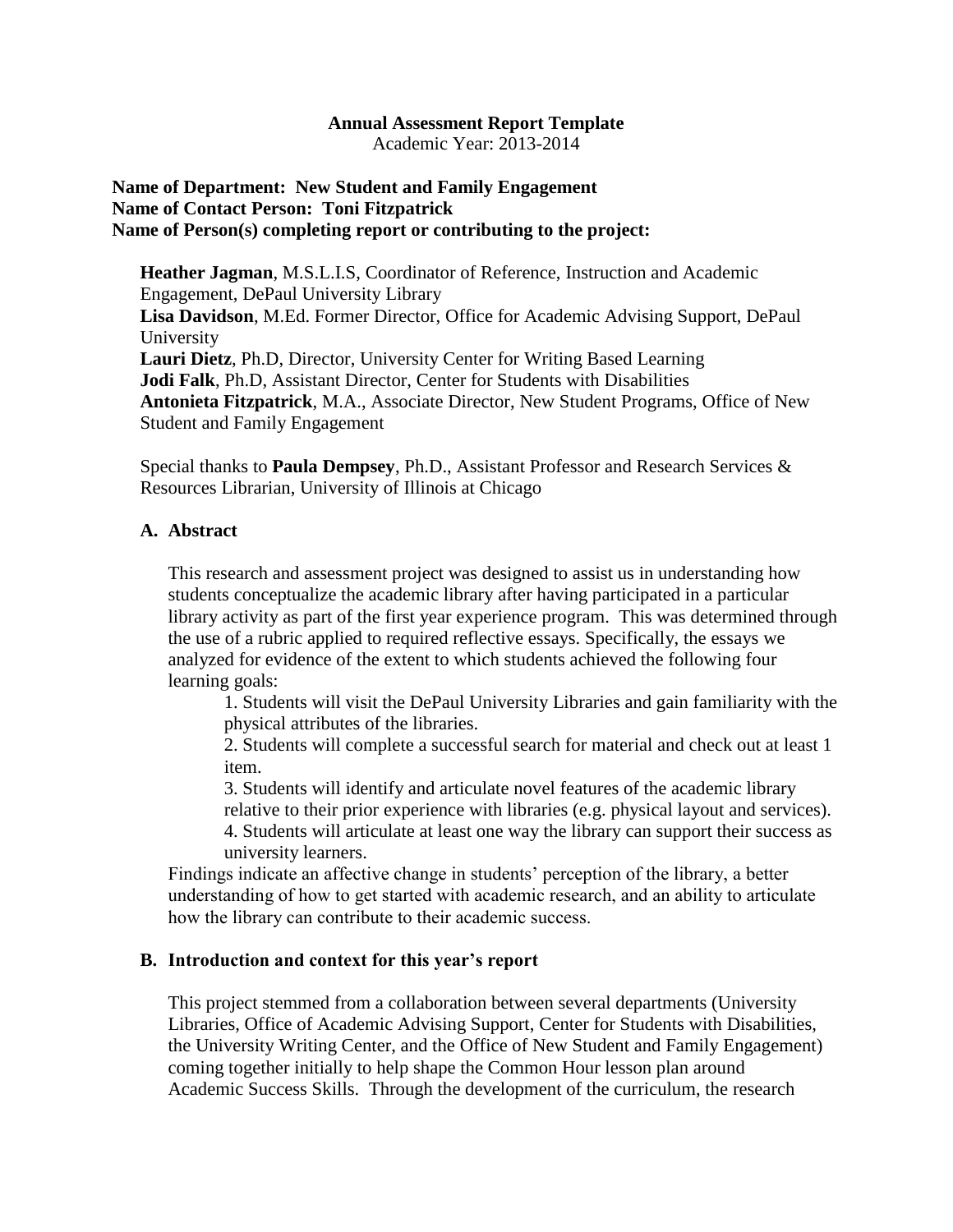question below surfaced and this group spent the following year collecting and analyzing student response papers.

### **Research Question:**

After participating in a self-guided library activity and reflecting on the process, will students in DePaul"s First Year Experience program be able to articulate how the library can contribute to their success as academic learners? What can we learn about how the library contributes to student learning and engagement?

**Divisional Learning Outcome** *(Intellectual Skills and Practical Competence):* Students who participate in Student Affairs programs and activities will acquire intellectual and practical skills that will enable them to live productive and healthy lives during and after DePaul.

**Departmental Learning Outcome #1**: Students who participate in the Office of New Student and Family Engagement programs and activities will utilize appropriate academic and social resources to navigate their transition to DePaul.

The findings of this project are relevant to our department as we continue to refine the lesson plans for the Common Hour around academic success. Additionally, this project supports Goal One of Vision 2018.

**Vision 2018 Goal One:** Enhance Academic Quality and Support Educational Innovation **Objective 1a:** Focus the entire university community on student learning and success.

DePaul University has a commitment to serving first generation college students as evidenced by the nearly  $1/3^{rd}$  of our incoming freshman class in 2013 that hold this distinction. These students often face unique challenges with the college transition due to varying levels of support and familiarity with college practices and procedures. In the NSFE departmental assessment project in the previous year, we found that first year students had a more difficult time naming academic support services and resources than they did identifying social or financial resources. One such academic resource includes the services of the university library and this project attempts to understand how establishing an early understanding of the physical space and of the support provided by the library staff can affect a student"s ability to succeed.

Research by Brinkman, Gibson, & Presnell (2013) notes that first generation students perceive themselves as being outsiders, and reported that this feeling created stress. "They assumed that their inability to navigate the library with ease was just another instance of their "academic cluelessness."" (2013). Yeager and Walton (2011) note that brief activities or "interventions" which target students" affect regarding their academic experience can have a large and lasting impact on educational achievement. Additionally, Project Information Literacy (2013) reports that in general first year students feel overwhelmed by college level research assignments. Students are intimidated by the amount of information they are dealing with for the first time.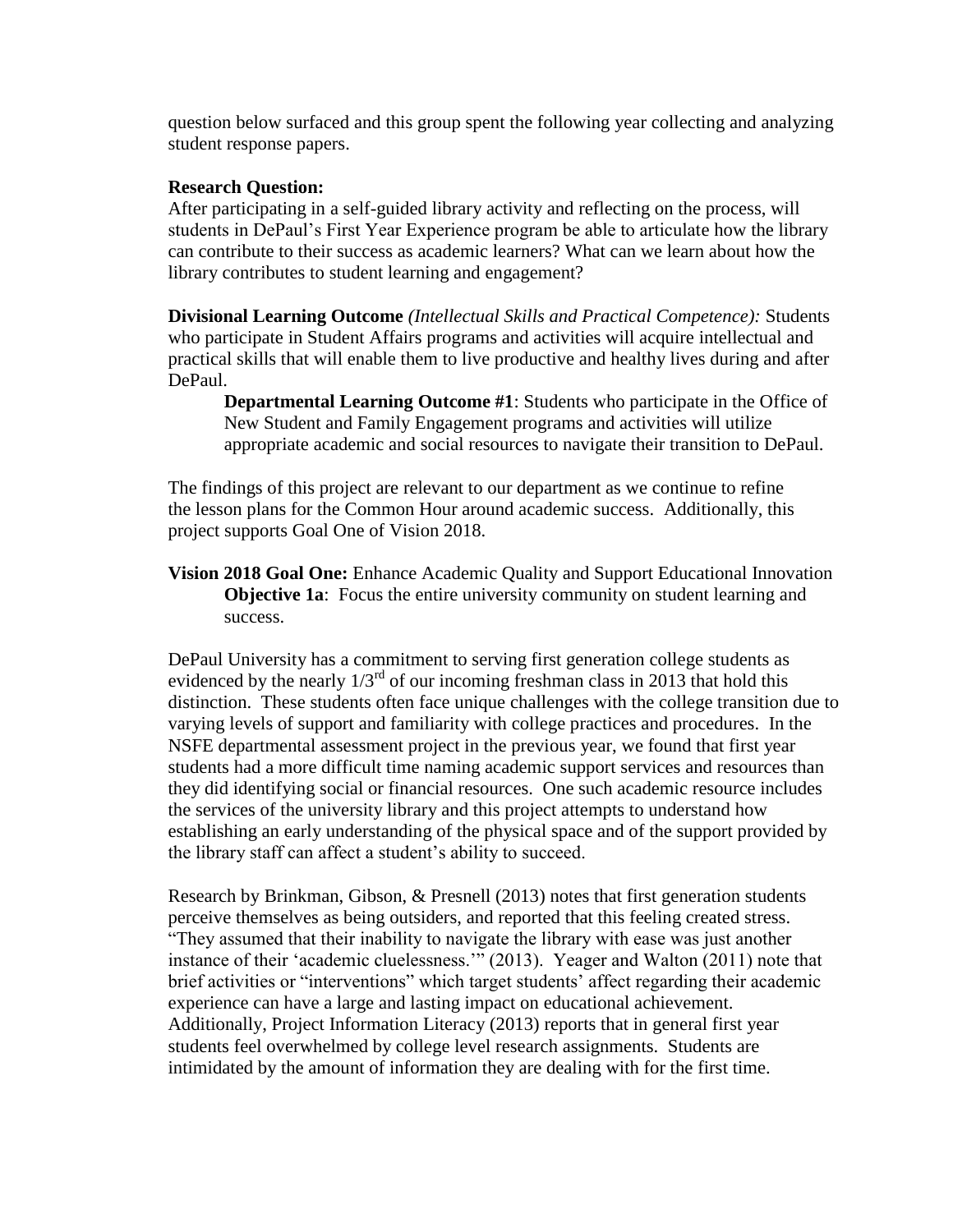We believe that getting students into the physical space of the library can facilitate student retention and success. Research from the University of Minnesota (2013) suggests that first year students who use the library at least once during the first semester have higher grade point averages than their peers, and are more likely to persist into the next semester.

This group also recognizes the importance of reflection in the learning process. According to Ryan (2012) reflection helps people to understand the context of their learning and use this knowledge to re-imagine and ultimately improve future experience. In addition to performing a physical task, our project asked students to reflect on the experience in the form of a brief essay. One of the goals of this lesson was to create "insiders." We felt our assignment would give students a chance to explore, and potentially fail, within a low-stakes assignment and ultimately allow them to find a sense of resilience and learn to use the library more easily and confidently moving forward.

## **C. Methodology**

After designing the lesson plan and associated assignment, the investigators planned to collect and analyze written artifacts (reflection essays) created by students as part of a required course assignment for Chicago Quarter classes (LSP 110 or LSP 111). This assignment was first distributed and assessed by student mentors leading the Common Hour portion of LSP 110/111. On completion of the assignment, mentors in randomly selected sections distributed an information sheet designed to inform students of the project, and provided students with the option to decline to participate for any reason. Students were informed that their decision to participate or decline would not impact their grade. Students were also asked to indicate whether or not they were 18 years of age or older. Students turned in essays and signed information sheets to student mentors and were provided with a copy of the information sheet to keep.

After assessment by student mentor, all identifying information was struck from essays meeting inclusion criteria, and forwarded essays to the principal investigator. (This step was supervised by staff members in the office of New Student and Family Engagement, who supervise the student mentors.) These anonymous essays were assigned a numeric code for identification purposes by the principal investigator (P.I.). There was no way for the P.I. or research team to personally identify or match students to their assignments. A rubric (see attached) was designed, tested, and applied to 97 student artifacts.

## **Project Timeline:**

Designing lesson plan and assignment, and rubric (Spring 2013) Refining rubric, requesting research permissions from DePaul"s IRB (Summer 2013) Establishing means of collecting student artifacts (Summer 2013) Student leaders assign activity, deliver lesson and collect artifacts (September-October 2013) Artifacts received, N=97 (October-November 2013) Rubric Norming (January 2014) Ratings assigned (February-March 2014)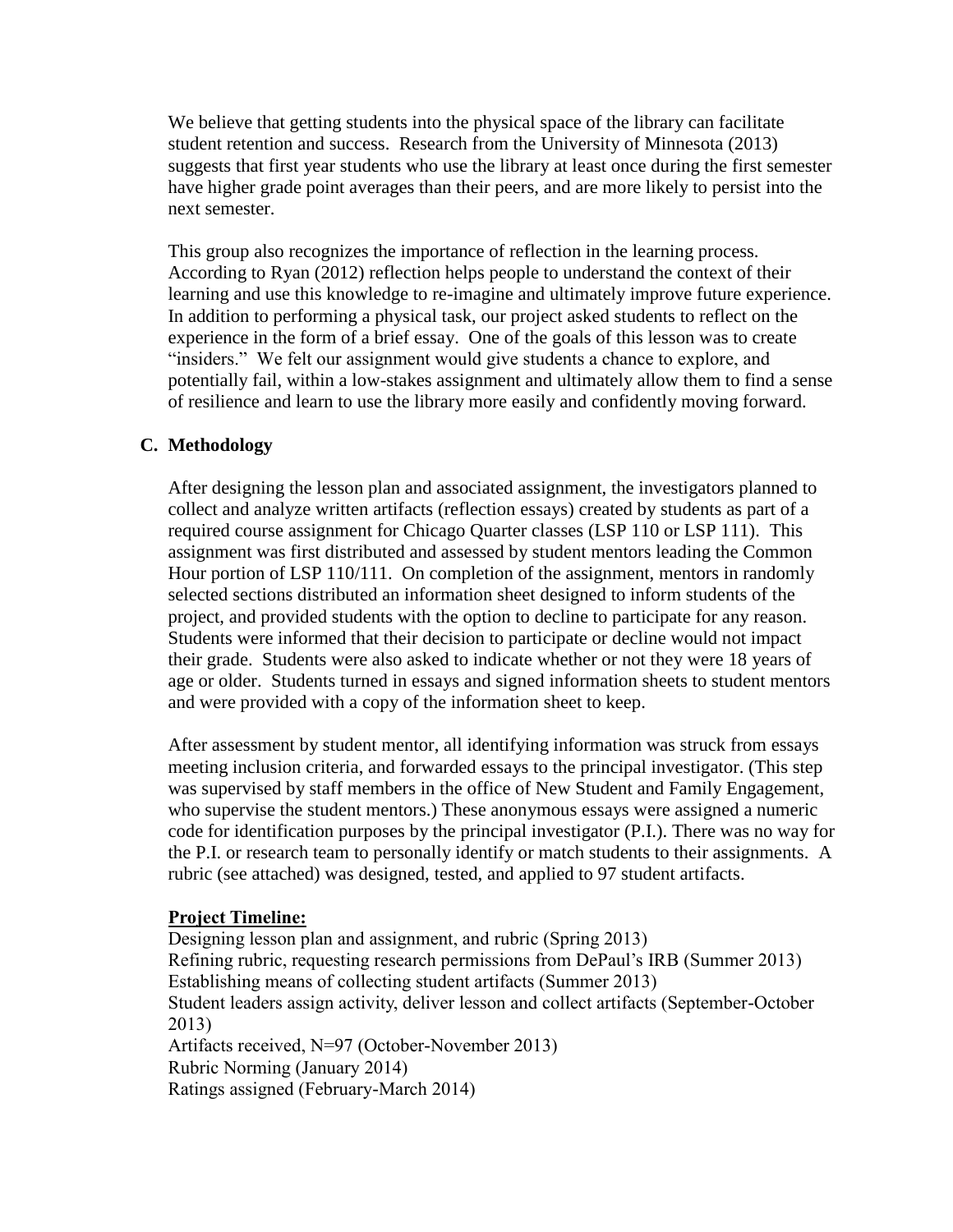# **D. Findings/Results and Discussion**

# **1) Results**

# **Advancement Toward Learning Outcome:**

| <b>Learning Outcome</b>                                                                                                                                                                                                           | <b>Number of Students</b><br>Assessed | <b>Number of Students with</b><br><b>Acceptable or Better</b><br><b>Performance</b> |
|-----------------------------------------------------------------------------------------------------------------------------------------------------------------------------------------------------------------------------------|---------------------------------------|-------------------------------------------------------------------------------------|
| Students who participate<br>in the Office of New<br><b>Student and Family</b><br>Engagement programs<br>and activities will utilize<br>appropriate academic and<br>social resources to<br>navigate their transition<br>to DePaul. | 97                                    | 81                                                                                  |

**Outcome 1**: Students will visit the DePaul University Libraries and gain familiarity with the physical attributes of the libraries.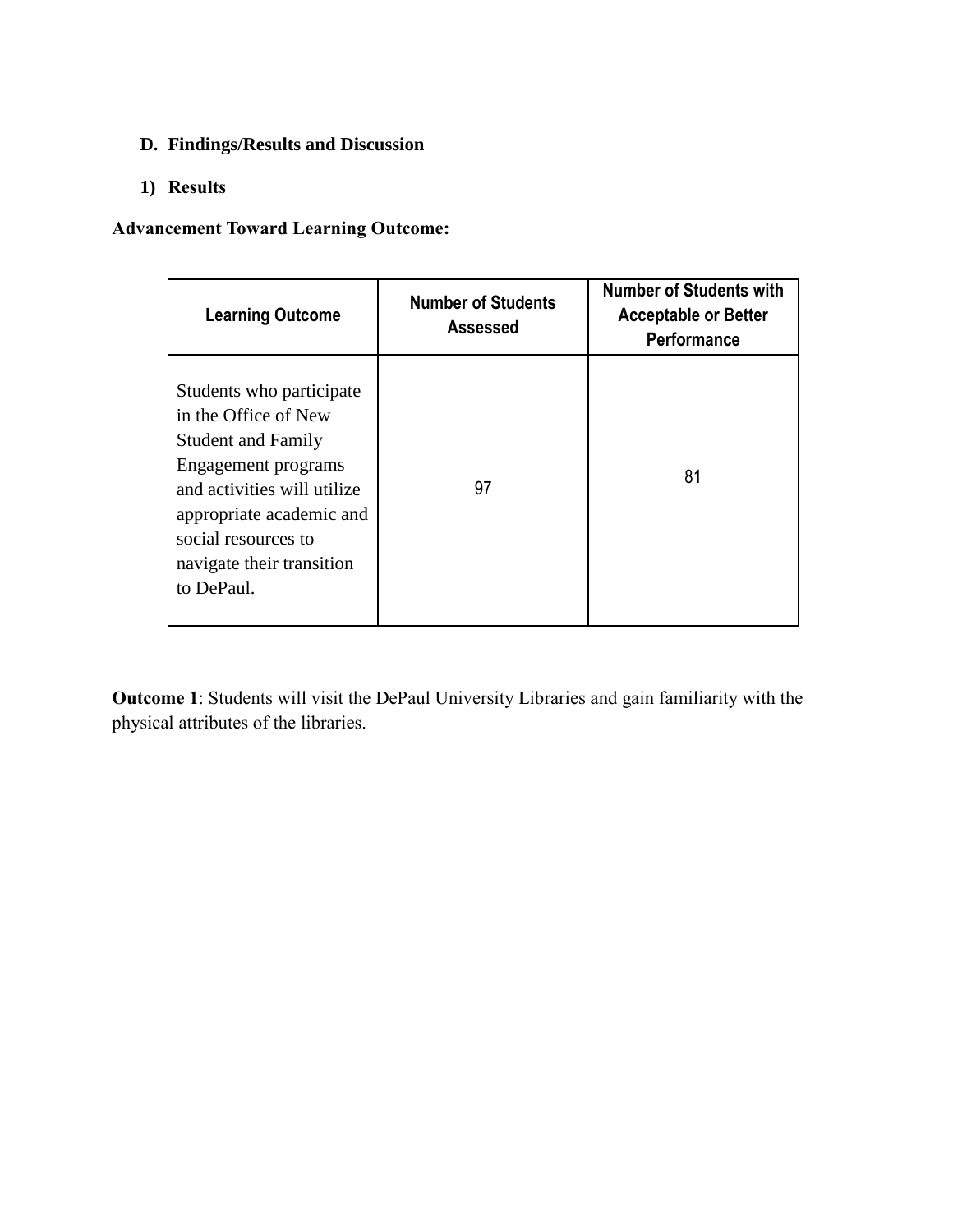

Average  $score = 3.44$ .

Most students ( $n=89$  or 91.75%) at least demonstrated basic evidence of visiting the one of our library locations.

**34** (35.1%) students provided basic evidence of having physically being on site, with **55** (56.7%) providing evidence of additional resources and services, such as our study spaces, research desk, tutoring space, librarians & group work areas.

**53** (54.6%) essays talked about interacting with library staff, referring to librarians and library staff, noting that staff was "friendly", "helpful," "kind" and "caring."

**29** (29.9%) essays remarked on the quiet. Students also noted our instant messaging service, mobile app, and wayfinding touch screen at the entrance to the library.

**Outcome 2**: Students will complete a successful search for material and check out at least one item.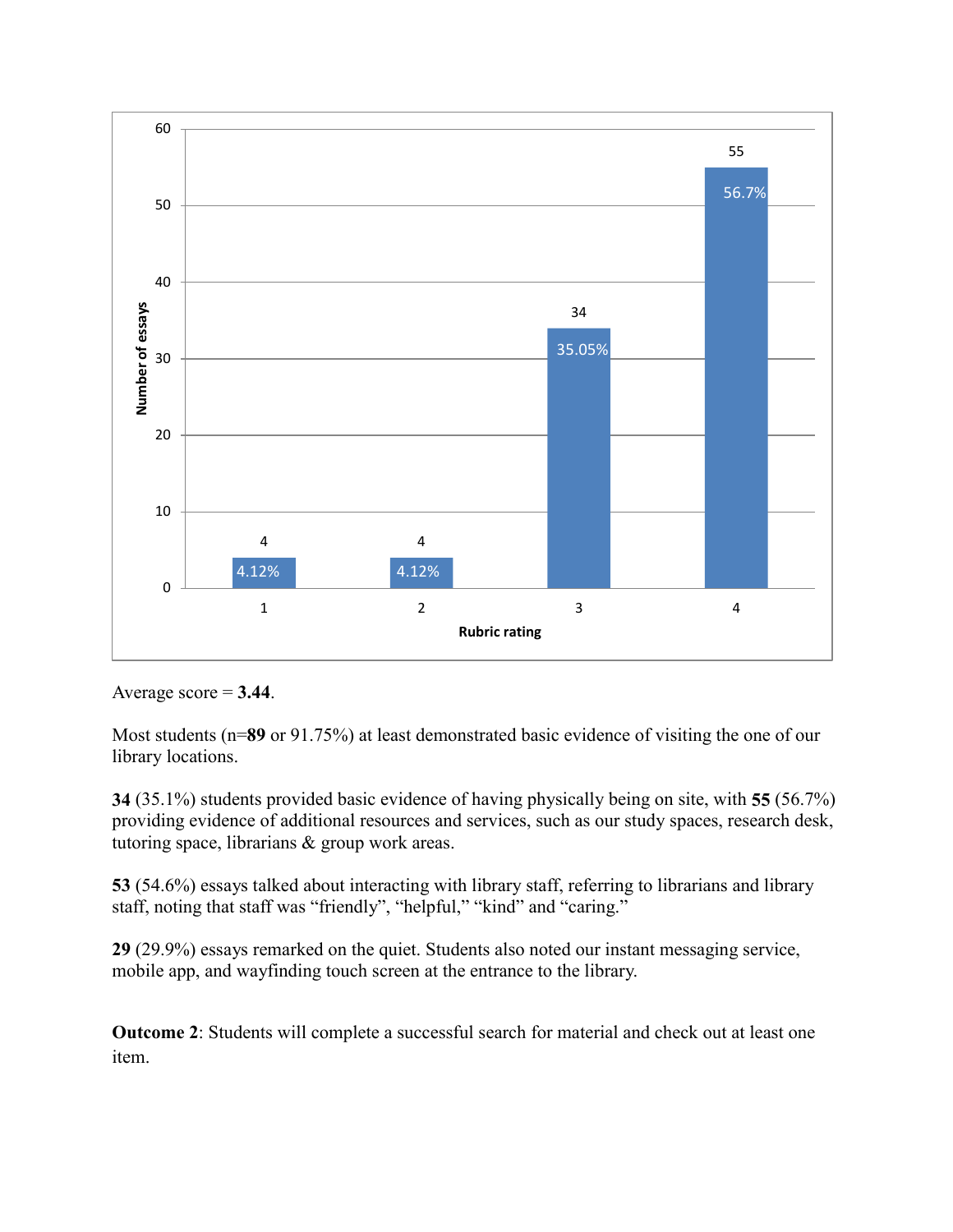

Average =**3.1**.

More students ( $n=64$ , 65.98%) demonstrated evidence of an initial struggle or some difficulty in using available library resources to find item than did not (n=**32,** 33.0%). A rating of 3 suggested to us that students were encountering something new and destabilizing, and therefore memorable: "I was ecstatic, through some hard work and learning from my mistakes I was able to find the book and realize how resourceful and organized the library actually is." (95)

Students rating a 2 (n=**20**, 20.6%) did not demonstrate evidence of effectively using available library resources to find their items. In many cases, this group of students did not ask for assistance, note signage or use the library catalog (as directed by the assignment), and provided little evidence that they were aware of how a library might be organized, or that a system might exist to help them.

At least **40** (41.2%) artifacts indicated they found the experience easier than expected, and **19** (19.6%) noted that the experience was more difficult than anticipated. Some students sought assistance immediately, while others sought assistance only after an initial setback. For some students it was their first experience finding a book in a library without the assistance of a librarian or parent.

**Outcome 3**: Students will identify and articulate novel features of the academic library relative to their prior experience with libraries (e.g., library"s physical layout and services).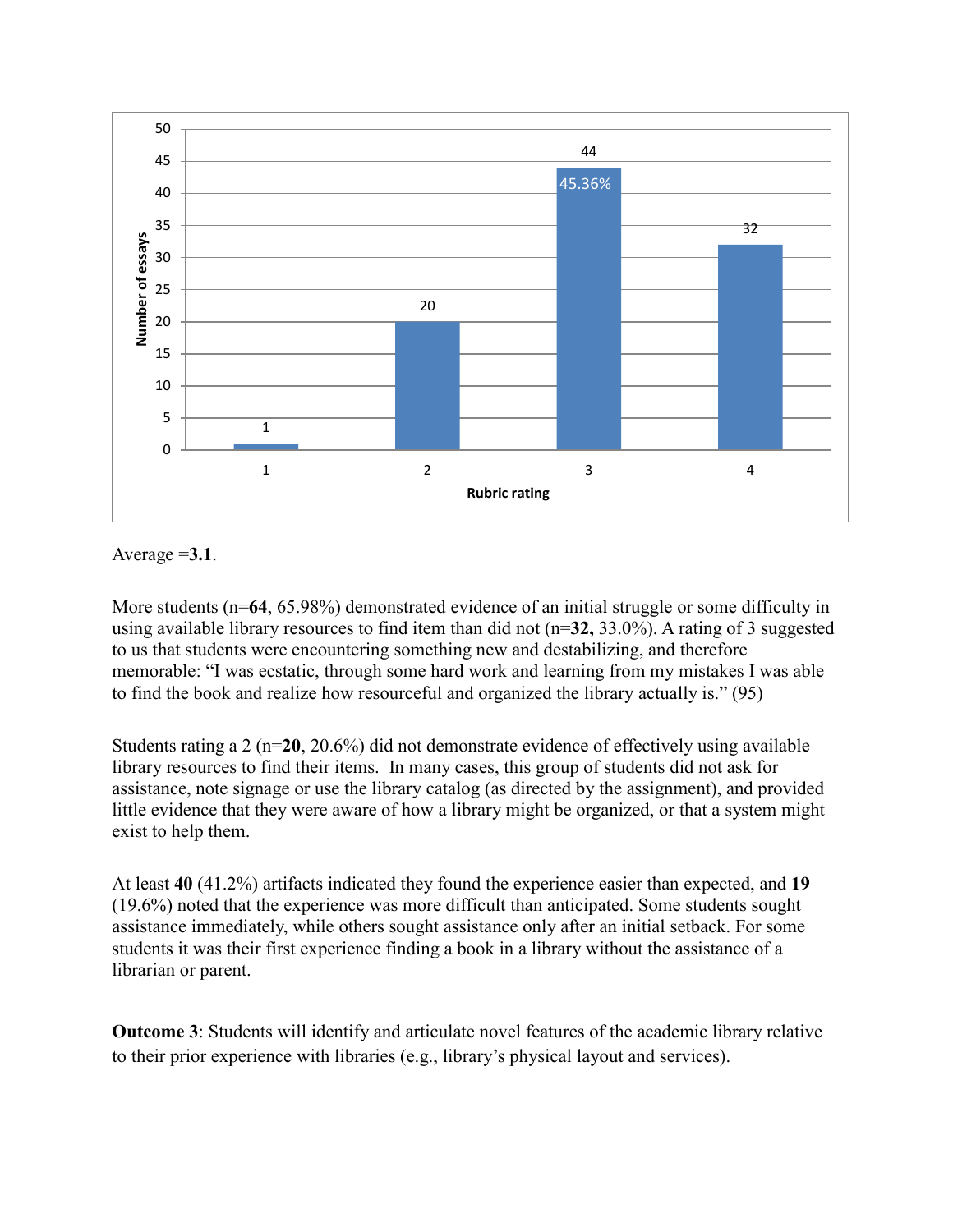



Most students were not able to articulate in what ways academic libraries were different than libraries they had previously encountered, but many of them expressed other ways in which our library was different than libraries they used before. In other words, even though most students didn"t articulate what made an academic library different than a public library, they did articulate what was different or new to them about their experience in our library.

• "My local library, however, does not have a variety of books that DePaul has. DePaul's library has video games, archives, old sheet music, and many other things I would probably not be able to find at the library I went to before."

**78** (80.41%) students indicated that they had prior experience with a library, typically mentioning a school or public library. At least 23 students noted the size of our library relative to other libraries they have experienced.

• "This library was so much bigger and it really wasn't sectioned in like teen books, science, but instead they were all scattered all over. The fact that I had to independently find the book and check it out on my own was completely new to me. I usually had my mom with me in the library I had back home."

Among other discoveries, one student noted that information could be found in context: "I didn't have any difficulty finding it, at first when I went to the library I was trying to just get an item so I can write this reflection however when I went to that section of the library not only did I find books related to Ethiopia but books written about places like Burkina Faso which is pretty rare."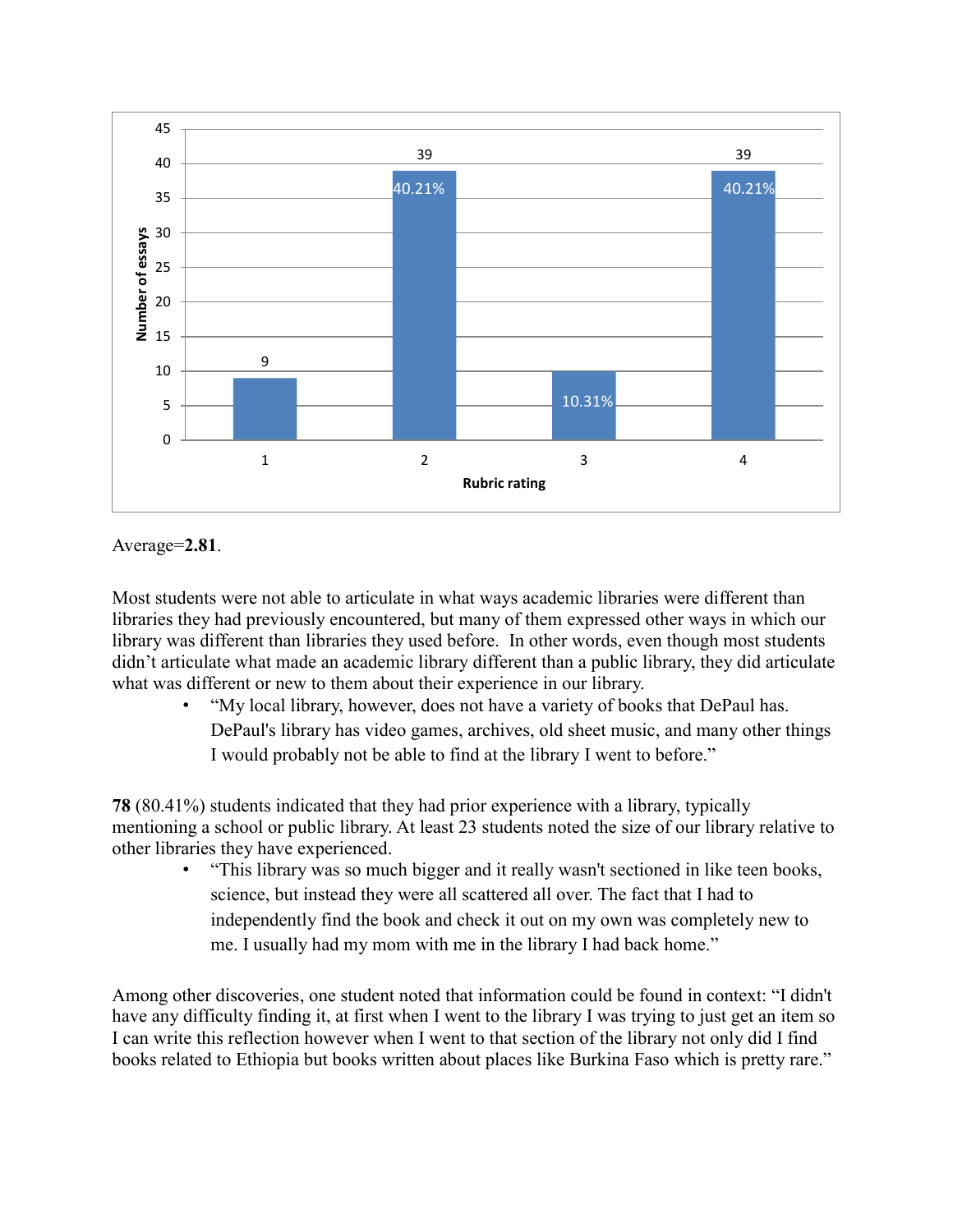

**Outcome 4**: Students will articulate at least one way the library can support their success as university learner.

Average=**3.67**.

Since the assignment directed students to find an item, many students articulated that the library provides things (primarily books) which will support their academic success. Students also connected the presence of librarians and quiet study spaces to their success. For example: "Nowadays, most of the classes require a lot of research to be done. The library can be crucial for me as a learner because it offers variety of different sources from which I can get information to support the evidence in my essays or it can simply serve as a quiet place to study and read books for further development." (41)

One also recognized that in addition to finding evidence to support your claims, information can help you develop new ideas: "I hope to learn more on the issue so I can develop my own opinions based on facts from this book." (19)

"I truly believe that DePaul's library is a great resource, and I know I will be trying to make the best use of it. I've heard stories about the music collection. And I'm sure that we all have more interests besides music. The library could be our opportunity for us to be proactive and research whatever interests us. After all, it is easier to learn when it is not for a grade, and you are not under pressure." (3)

Another student said, "I feel as though having a library of this size will be very beneficial to my learning process here at DePaul University. Not only are there the physical books, but there are different databases, e-books, and much more that the libraries help us gain access too! Even if I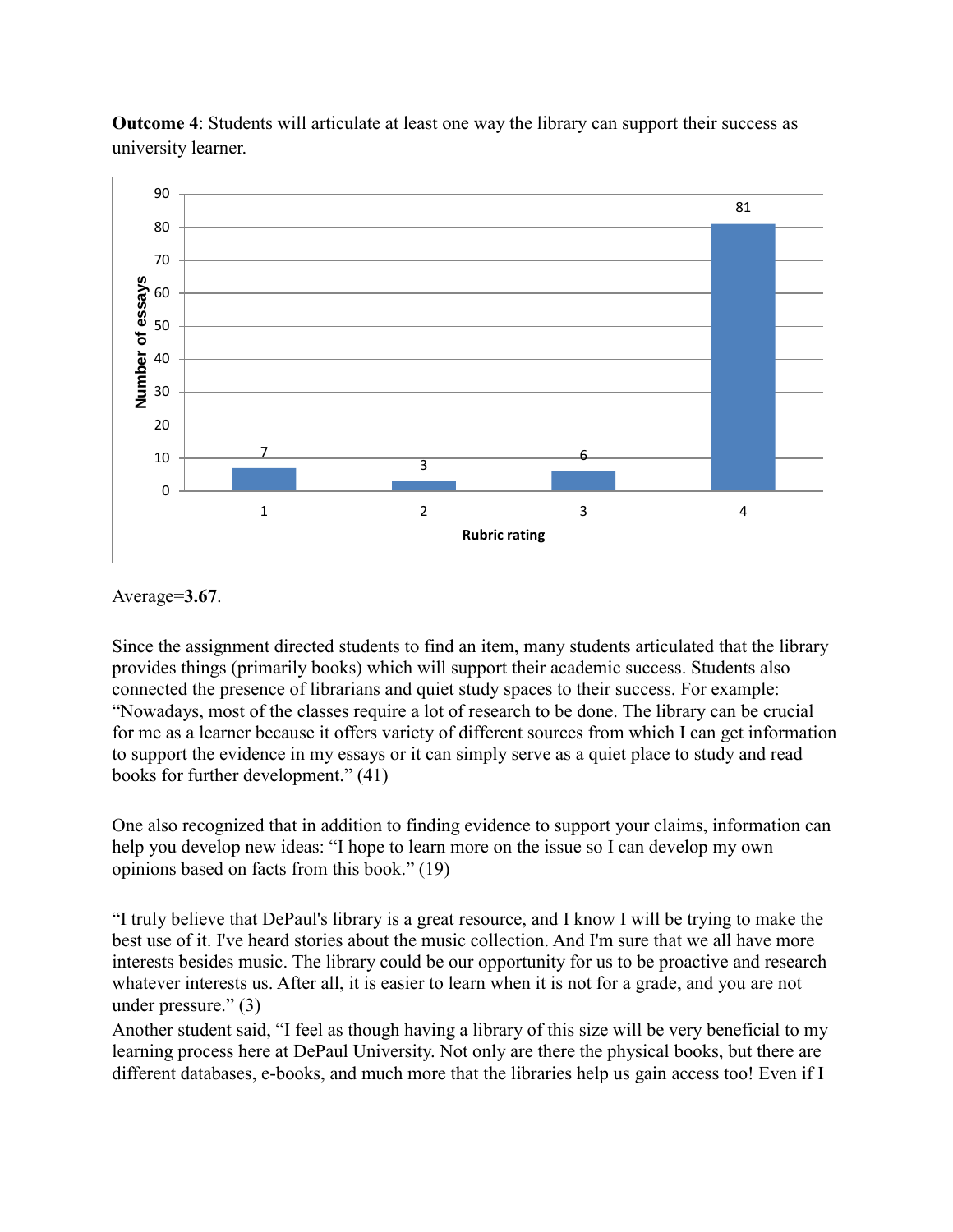don't necessarily need to use the resources within the library, I feel it is a place I could always go if I need space from my roommates to study or just have a little alone time!" (19)

*Note: Students were not told that anyone from the library would be reading their essays prior to their agreement to participate in this research.*

# **2) Key Findings**

- Even if students are not given specific instruction on how to complete a task, independent learning activities, when coupled with reflection, are effective in providing an orientation to the library in particular and "academic life" in general.
- Many students do not enter college knowing how to find material in an academic library. After this activity, most students have a better understanding of how to get started, and are able to articulate how the library contributes to their academic success.
- Students reported an affective change towards library use, e.g. from anxiety to pride.
- As we succeed in producing library "insiders", we contribute to student's sense of belonging, and their retention and success.

## **3) Challenges or Limitations**

Our research was limited by several factors. First, not all freshmen were assigned the library assignment, resulting in a smaller sample size than originally anticipated. Additionally, creation of the rubric was challenging as this was the first time many of the investigators were involved in creating a rubric for use with formal assessment. Once the rubric was created the testing period was also a challenge. The investigators tested the rubric on a handful of reflection essays and then met to review and discuss the scores. While the discussions did not result in major revisions to the rubric, some small tweaks were made to improve the rubric.

## **E. Implications/Conclusions**

Including library instruction in the First Year Experience curriculum can help situate students in the academic community, and it does not have to be done by librarians.

After completing this assignment, students are able to articulate how the library contributes to their academic success.

Reflection papers can be an effective way to invite students to connect their personal experiences to new academic experiences, and reinforce their identity as successful members of the academic community

Reflection papers can help librarians can gain insight into how students navigate discovery systems and physical spaces, and students' affective relationship with libraries and research.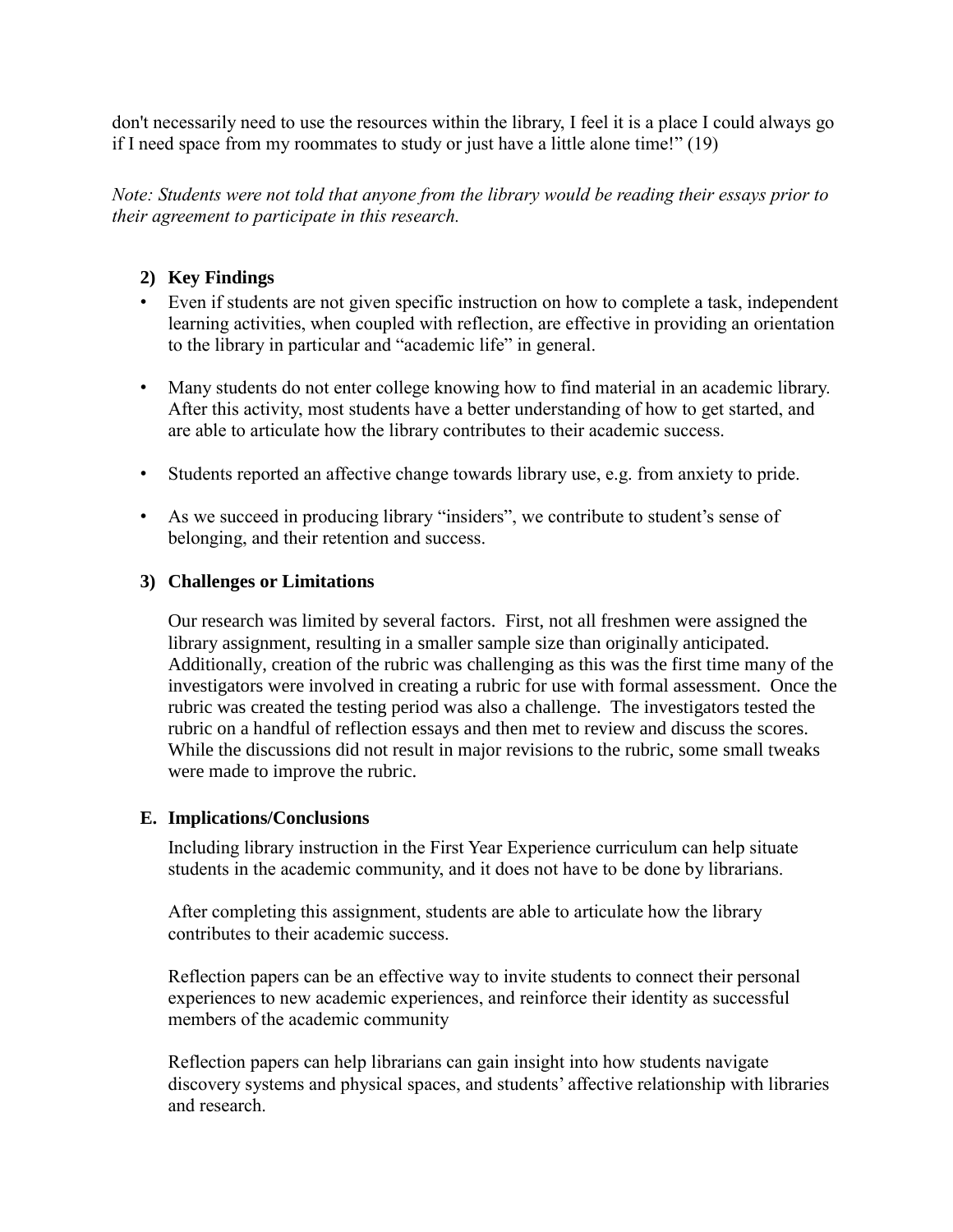#### **Future Directions:**

This assignment will continue to be utilized in conjunction with the Common Hour lesson on Academic Success Skills as a tool to introduce students to the physical library space as well as the additional resources that exist within the library (librarians, research assistance, tutoring services, study spaces, etc.).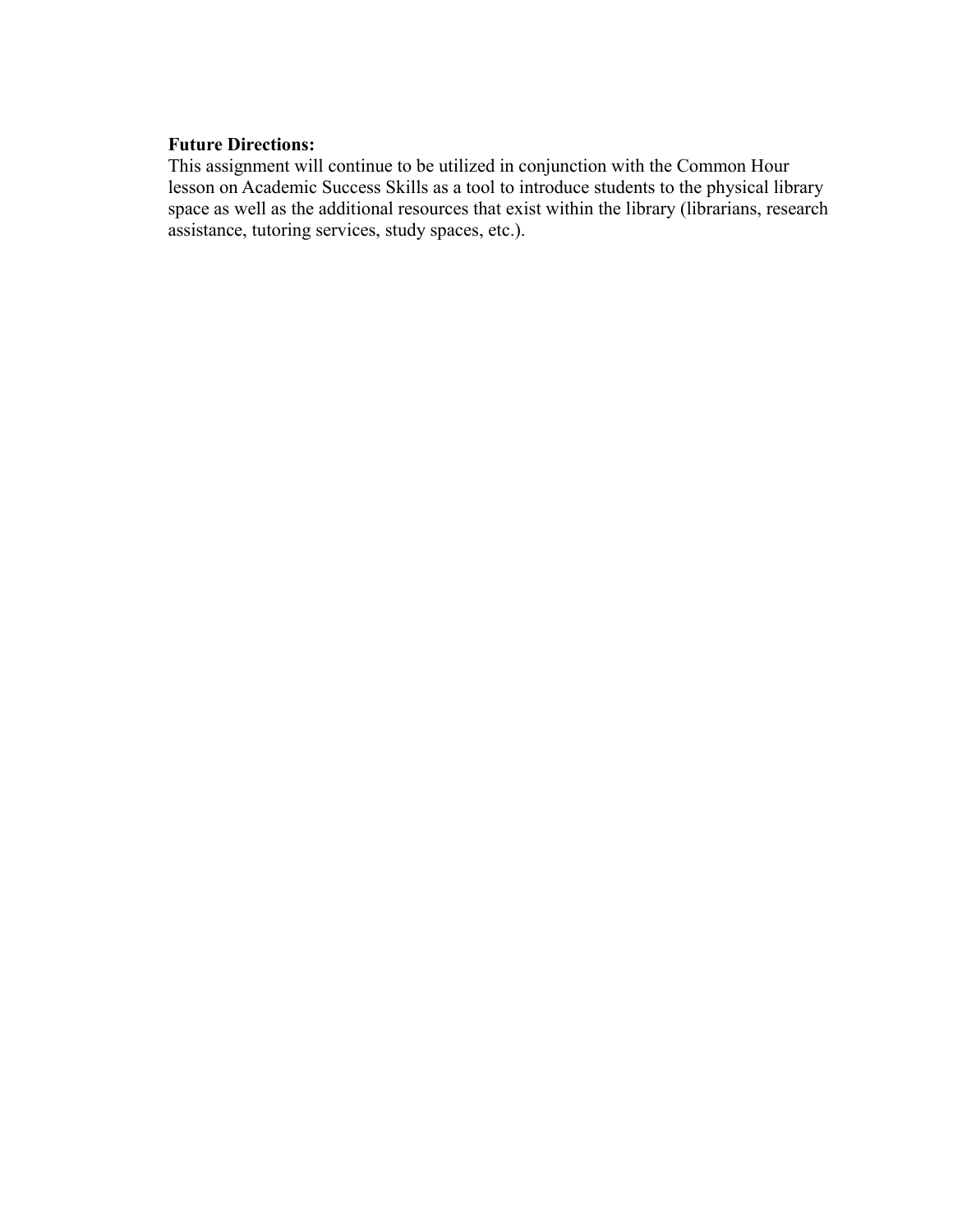### **References:**

Brinkman, S., Gibson, K., & Presnell, J. (2013).When the Helicopters are Silent: The Information Seeking Strategies of First-Generation College Students. *ACRL 2013 Proceedings.*  Retrieved from: http://www.ala.org/acrl/acrl/conferences/2013/papers

Head, A.J. (2013). Learning the Ropes: How Freshmen Conduct Course Research Once They Enter College. Retrieved from: http://projectinfolit.org/images/pdfs/pil\_2013\_freshmenstudy\_fullreport.pdf

Ryan, M. (2012). Conceptualising and Teaching Discursive and Performative Reflection in Higher Education. *Studies In Continuing Education*, *34*(2), 207-223.

Yeager, D., & Dweck, C. S. (2012). Mindsets that promote resilience: When students believe that personal characteristics can be developed. *Educational Psychologist*, *47*(4), 302-314. doi:10.1080/00461520.2012.722805

### **Further Reading**:

Balgopal, M. M., & Montplaisir, L. M. (2011). Meaning Making: What Reflective Essays Reveal about Biology Students' Conceptions about Natural Selection. *Instructional Science: An International Journal Of The Learning Sciences*, *39*(2), 137-169.

Beagle, D. (2012). The Emergent Information Commons: Philosophy, Models, and 21st Century Learning Paradigms. *Journal Of Library Administration*, *52*(6/7), 518-537. doi:10.1080/01930826.2012.707951

Geffert, B., & Christensen, B. (1998). Things They Carry: Attitudes toward, Opinions about, and Knowledge of Libraries and Research among Incoming College Students. *Reference & User Services Quarterly*, *37*(3), 279-89.

Grallo, J. D., Chalmers, M., & Baker, P. G. (2012). How Do I Get a Campus ID? The Other Role of the Academic Library in Student Retention and Success. *Reference Librarian*, *53*(2), 182-193. doi:10.1080/02763877.2011.618787

Haddow, G. (2013). Academic library use and student retention: A quantitative analysis. *Library & Information Science Research (07408188)*, *35*(2), 127-136. doi:10.1016/j.lisr.2012.12.002

Haddow, G., & Joseph, J. (2010). LOANS, LOGINS, AND LASTING THE COURSE: ACADEMIC LIBRARY USE AND STUDENT RETENTION. *Australian Academic & Research Libraries*, *41*(4), 233-244.

Hofer, A. R., Townsend, L., & Brunetti, K. (2012). Troublesome Concepts and Information Literacy: Investigating Threshold Concepts for IL Instruction. *Portal: Libraries And The Academy*, *12*(4), 387-405.

Klentzin, J. (2010). The borderland of value: examining student attitudes towards secondary research. *Reference Services Review*, *38*(4), 557-570. doi:10.1108/00907321011090728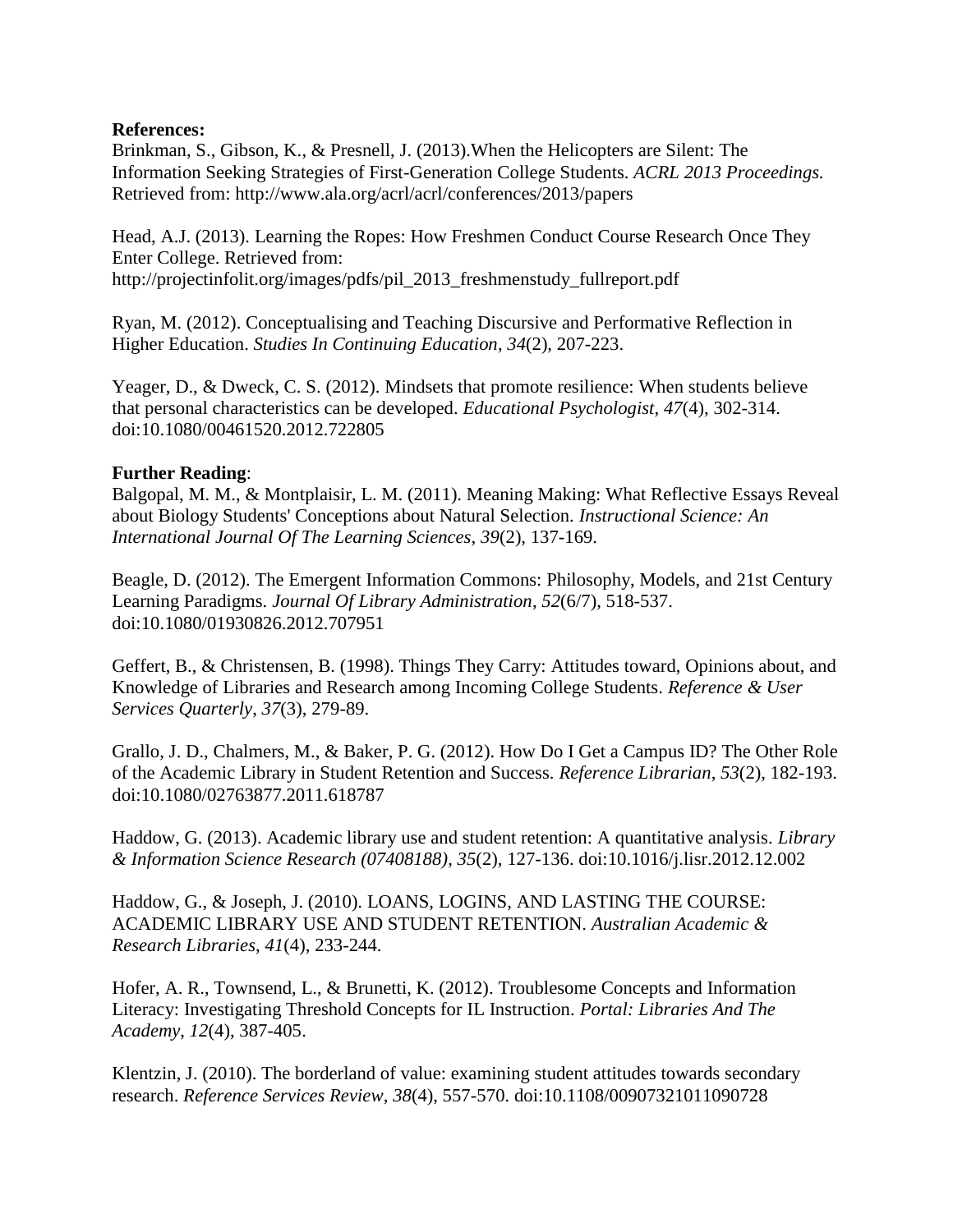Kuhlthau, C. C. (1991). Inside the Search Process: Information Seeking from the User's Perspective. *Journal Of The American Society For Information Science*, *42*(5), 361-371.

Kuhltau, C. (1988). Perceptions of the information search process in libraries: a study of change from high school through college. *Information Processing & Management*, *24*(4), 419-427.

Lahlafi, A., Rushton, D., & Stretton, E. (2012). Active and reflective learning initiatives to improve web searching skills of business students. *Journal Of Information Literacy*, *6*(1), 34-49.

Long, D. (2011). Latino Students' Perceptions of the Academic Library. *Journal Of Academic Librarianship*, *37*(6), 504-511. doi:10.1016/j.acalib.2011.07.007

McDermott, D. (2005). Library instruction for high-risk freshmen: Evaluating an enrichment program. *Reference Services Review*, *33*(4), 418-437. doi:10.1108/00907320510631553

McGuinness, C., & Brien, M. (2007). Using reflective journals to assess the research process. *Reference Services Review*, *35*(1), 21-40. doi:10.1108/00907320710729346

Merkley, C. (2013). Undergraduate Students Who Use Library Resources Are Also More Likely to Stay Enrolled. *Evidence Based Library & Information Practice*, *8*(4), 136-138.

Nackerud, S., Fransen, J., Peterson, K., & Mastel, K. (2013). Analyzing Demographics: Assessing Library Use Across the Institution. *Portal: Libraries & The Academy*, *13*(2), 131-145.

O'Sullivan, A. J., Harris, P., Hughes, C. S., Toohey, S. M., Balasooriya, C., Velan, G., & ... McNeil, H. (2012). Linking Assessment to Undergraduate Student Capabilities through Portfolio Examination. *Assessment & Evaluation In Higher Education*, *37*(3), 379-391.

Pan, D., Valliant, M., & Reed, B. (2009). Creative Collaboration: Developing a Partnership with an Academic Advisor to Promote Information Literacy and Student Success. *College & Undergraduate Libraries*, *16*(2/3), 138-152. doi:10.1080/10691310902993191

Poldner, E. E., Simons, P. J., Wijngaards, G. G., & van der Schaaf, M. F. (2012). Quantitative Content Analysis Procedures to Analyse Students' Reflective Essays: A Methodological Review of Psychometric and Edumetric Aspects. *Educational Research Review*, *7*(1), 19-37.

Samson, S. (2010). Information Literacy Learning Outcomes and Student Success. *Journal Of Academic Librarianship*, *36*(3), 202-210.

Soria, K. M., Fansen, J., & Nackerud, S. (2013). Library Use and Undergraduate Student Outcomes: New Evidence for Students' Retention and Academic Success. *Portal: Libraries & The Academy*, *13*(2), 147-164.

Thomson, K. (2012). University Students Are Unaware of the Role of Academic Librarians. *Evidence Based Library & Information Practice*, *7*(2), 67-68. doi:10.1108/00907321111135466